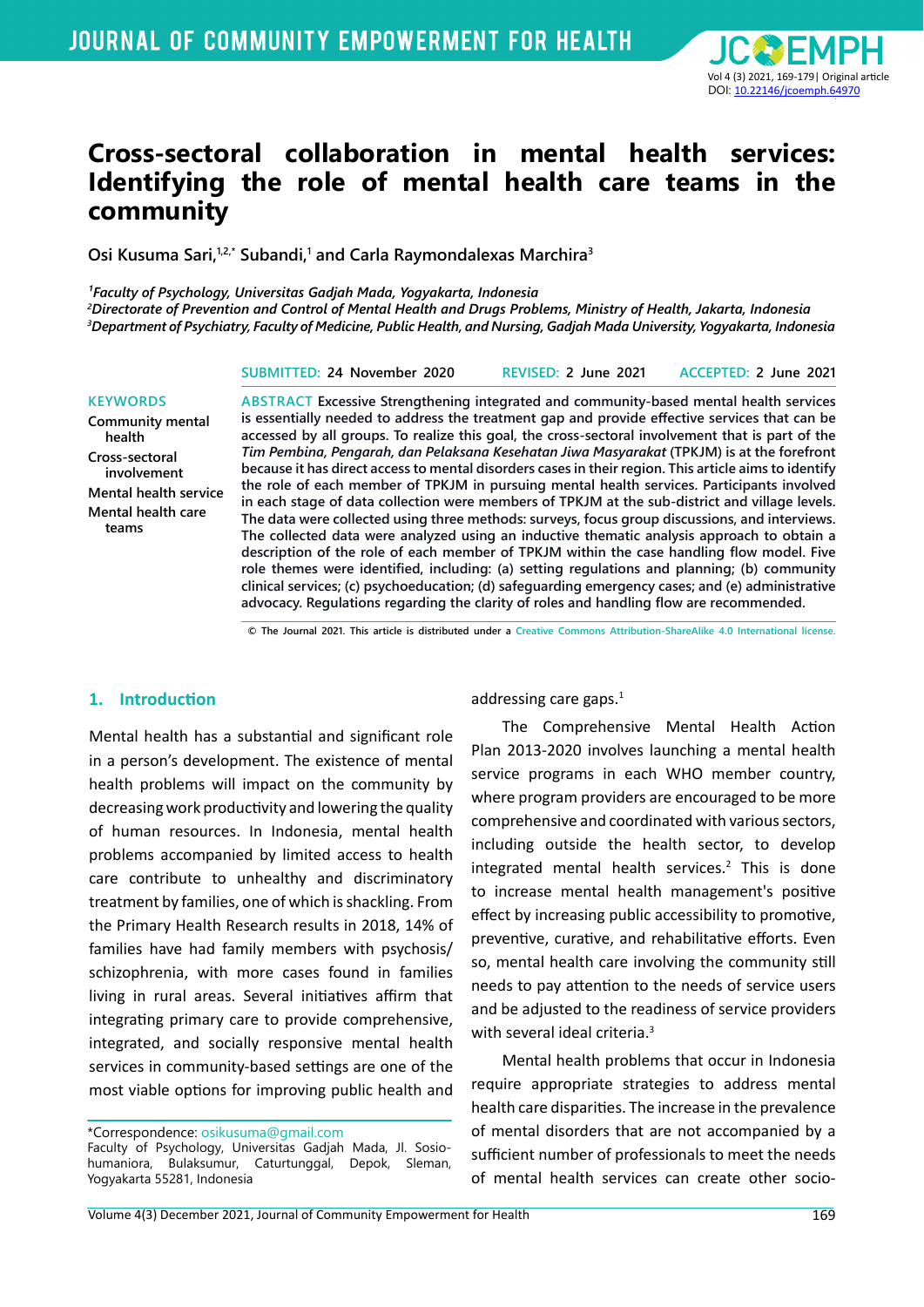| No | Regencies / Cities Nurse |               | Psycho-<br>logist | Psychi-<br>atrist |
|----|--------------------------|---------------|-------------------|-------------------|
| 1  | Yogyakarta               | 6             | 11                | 5                 |
| 2  | Sleman                   | 20            | 23                | 10                |
| 3  | Kulonprogo               | 6             | 0                 | 1                 |
| 4  | <b>Gunung Kidul</b>      | $\mathcal{P}$ | 0                 | 1                 |
| 5  | Bantul                   | 14            | ი                 | 1                 |
|    | Total                    | 48            | 34                | 18                |

**Table 1.** Mental Health Professionals in Province DIY

Source: Provincial Mental Health Data DIY, 2016

health problems. In the Special Region of Yogyakarta, with the highest prevalence of mental disorders in 2018 in Indonesia, treatment gaps were also found. Table 1 shows the total number of mental health personnel in DIY with 48 nurses, 34 psychologists and 18 psychiatrists are not sufficient to meet the needs of more than 3.5 million people. The prevalence ratio of these health workers is still far below the average mental health worker survey results in 135 WHO member countries, namely 9 (nine) mental health workers per 100,000 population.<sup>4</sup>

Referring to a survey conducted by the World Psychiatric Association (WPA) in 60 countries, three strategies are recommended to reduce this gap, namely: (i) by increasing the number of psychiatrists and mental health professionals who are evenly distributed; (ii) increasing the involvement of trained non-specialist mental health service providers; and (iii) increasing the active involvement of people affected by mental disorders, both people with health problems (ODMK) directly and their families and surrounding communities.<sup>5</sup> These recommendations were welcomed by the Ministry of Health of the Republic of Indonesia (MOH RI). In 2002, the MOH RI attempted to provide regulatory support and community mental health programs through the formation of a Community Mental Health Advisory, and Implementation Team (TPKJM)<sup>6</sup> which involved cross-sectoral and community support, supported by the Health Alert Village regulation<sup>7</sup> and community mental health services.<sup>8</sup> The TPKJM is a means that provides space for cross-sectoral and community members to contribute to efforts to address care gaps in mental health. Several districts in Indonesia have established TPKJM, although their roles are not yet optimal.<sup>9-12</sup> Not all regions in Indonesia can

implement the TPKJM guidelines,<sup>6</sup> so their roles differ in each region. Accordingly, this research was conducted to explore the operational TPKJM work model that was already running, with a more technical workflow. Community mental health efforts will be achieved if the TPKJM can have a clear and proactive role and function by its formation objectives.<sup>13</sup>

Kulonprogo Regency is one of the districts in DIY with high case findings of mental disorders. The regency seeks to develop Community-Based Mental Health Efforts (UKJBM) by encouraging the existence of TPKJM in sub-districts and villages. However, its implementation still requires clear guidelines and precision in the flow in handling the cases at hand. The limitations of research and studies related to this area are some of the problematic aspects that encourage the author to research TPKJM activities. These efforts are focused at the sub-district to village level in Kulonprogo Regency in mental health efforts in this region referring to existing regulations, $14$  by involving community members that may help to bridge the limited access to existing health service facilities.

The main research question posed is how does each TPKJM member's involvement in all sectors provide mental health services. This research will explore the TPKJM availability in the region and the models of cases being handled. Identification related to each TPKJM member's role will provide an overview of the flow of case handling that involves cross-sector collaboration. This research will enrich the literature review and can support the development of mental health efforts in Indonesia.

#### **2. Method**

This research is part of a research project on the implementation of recovery-oriented mental health services in Kulonprogo Regency, which is a collaborative research project of the Faculty of Psychology, Faculty of Medicine, Public Health and Nursing, Universitas Gadjah Mada (UGM), and Harvard Medical School, as well as the Kulonprogo District Health Office. The design used in this study was an exploratory design with a qualitative approach. Creswell argues this method can produce data that will be more complete, more profound, credible,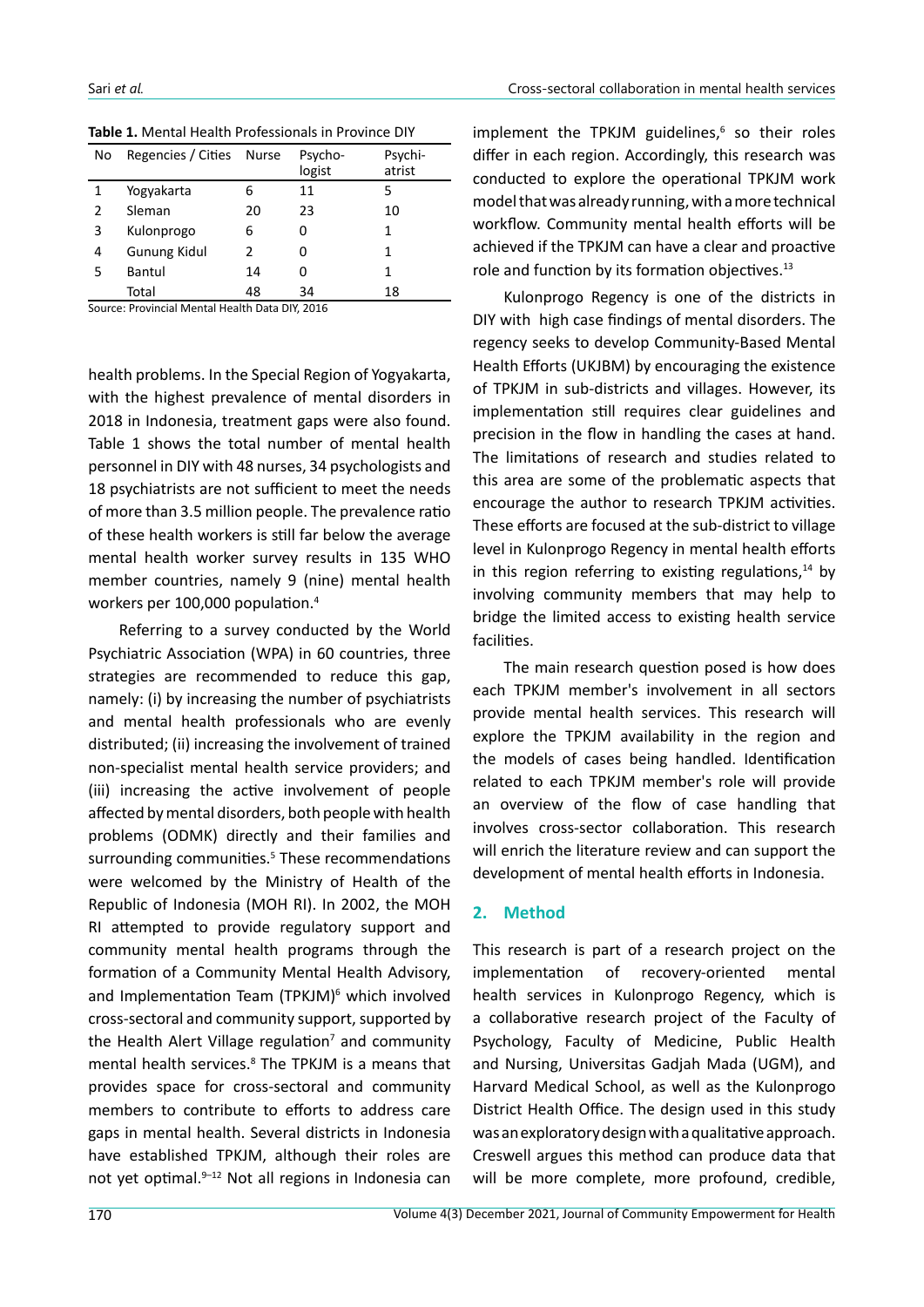and meaningful because the approach can explore data that include a work process, the development of an activity, a broad and deep description, feelings, norms, mental attitudes, beliefs, work ethic and culture embraced by individuals and groups of people in the work environment.15 With these steps, the objectives of the research can be achieved. Data collection was done in three stages.

First, the researchers obtained data on the availability of the TPKJM through a survey in conjunction with the initial situation analysis and data collection for the development of recovery-oriented mental health services in Kulonprogo Regency at the end of 2018. The survey was conducted in all 21 community health centers (Puskesmas) in the Kulonprogo district ( $n = 21$ ), and as informants there were health workers in each of these Puskesmas. In this first stage, document analysis of several related health regulations was also done including, institutional documents, institutional decree, guidelines, service guidelines, and other related sources. The data obtained formed the basis for purposeful sampling<sup>15</sup> at a later stage.

Second, focus group discussions (FGDs) were conducted to deepen the survey results. Participants who were involved were based on their participation in the TPKJM at the sub-district and village levels based on the results of the survey in the first phase. During the FGDs, information was extracted regarding the background of the formation of the village TPKJM, workflow, supervision, membership, regular meetings, sources of funds, the areas of cases being handled, obstacles, and expectations about the TPKJM activities that are currently running.

Third, exploratory interviews were done to validate the results. A total of nine (n=9) participants were involved in these interviews. This stage involved (n=9) participants who were selected to represent each agency in the TPKJM SK. Based on recommendations from informants who were stakeholders, they were involved and had experience in their capacity to participate in implementing community mental health efforts in their area. Each participant represents a profession or an institution in the TPKJM membership. Characteristics of the participants are shown in Table 2.

|  |  | Table 2. Characteristics of participants (n=9) |  |
|--|--|------------------------------------------------|--|
|--|--|------------------------------------------------|--|

| Criteria                                      |   | (%) |
|-----------------------------------------------|---|-----|
| Age                                           |   |     |
| $31 - 40$ years                               | 5 | 56  |
| $41 - 50$ years                               | 3 | 33  |
| $51 - 60$ years                               | 1 | 11  |
| Gender                                        |   |     |
| Man                                           | 5 | 56  |
| Woman                                         | 4 | 44  |
| <b>Education Degree</b>                       |   |     |
| High School                                   | 4 | 45  |
| Diploma                                       | 3 | 33  |
| <b>Bachelor</b>                               | 2 | 22  |
| Job                                           |   |     |
| Civil Services                                | 5 | 56  |
| Non-permanent Civil Services                  | 4 | 44  |
| Profession (at institution)                   |   |     |
| Head of Primary Health care (Puskesmas)       | 1 | 11  |
| Nurse (mental health programmer)              | 1 | 11  |
| <b>Head of Village</b>                        | 1 | 11  |
| Village police (Babinkamtibmas)               | 1 | 11  |
| Head of sub village                           | 2 | 23  |
| <b>TKSK (District Social Welfare Workers)</b> | 1 | 11  |
| Welfare section (Kaur Kesra)                  | 1 | 11  |
| Mental health worker                          | 1 | 11  |
| Total                                         | 9 | 100 |

All data collection was conducted until November 2019 with ethical approval from the Medical and Health Research Ethics Committee of the Faculty of Medicine, Public Health, and Nursing Research, UGM. The principles of voluntary ethics, anonymity, confidentiality, and respect were applied in this study.

#### **3. Result**

The TPKJM presence survey conducted at 21 subdistrict health centers (n=21) helped determine the criteria for participants to be involved in the next stage, namely FGDs and interviews. From each participant's answer in the FGD and interviews, then transcription was done for analysis using an inductive thematic analysis approach with six stages of coding and theme development (Braun & Clarke, 2006). The analysis does not ignore social constructionism, acknowledging the complexity of individual experience and the importance of a broader context. The themes identified are presented in sections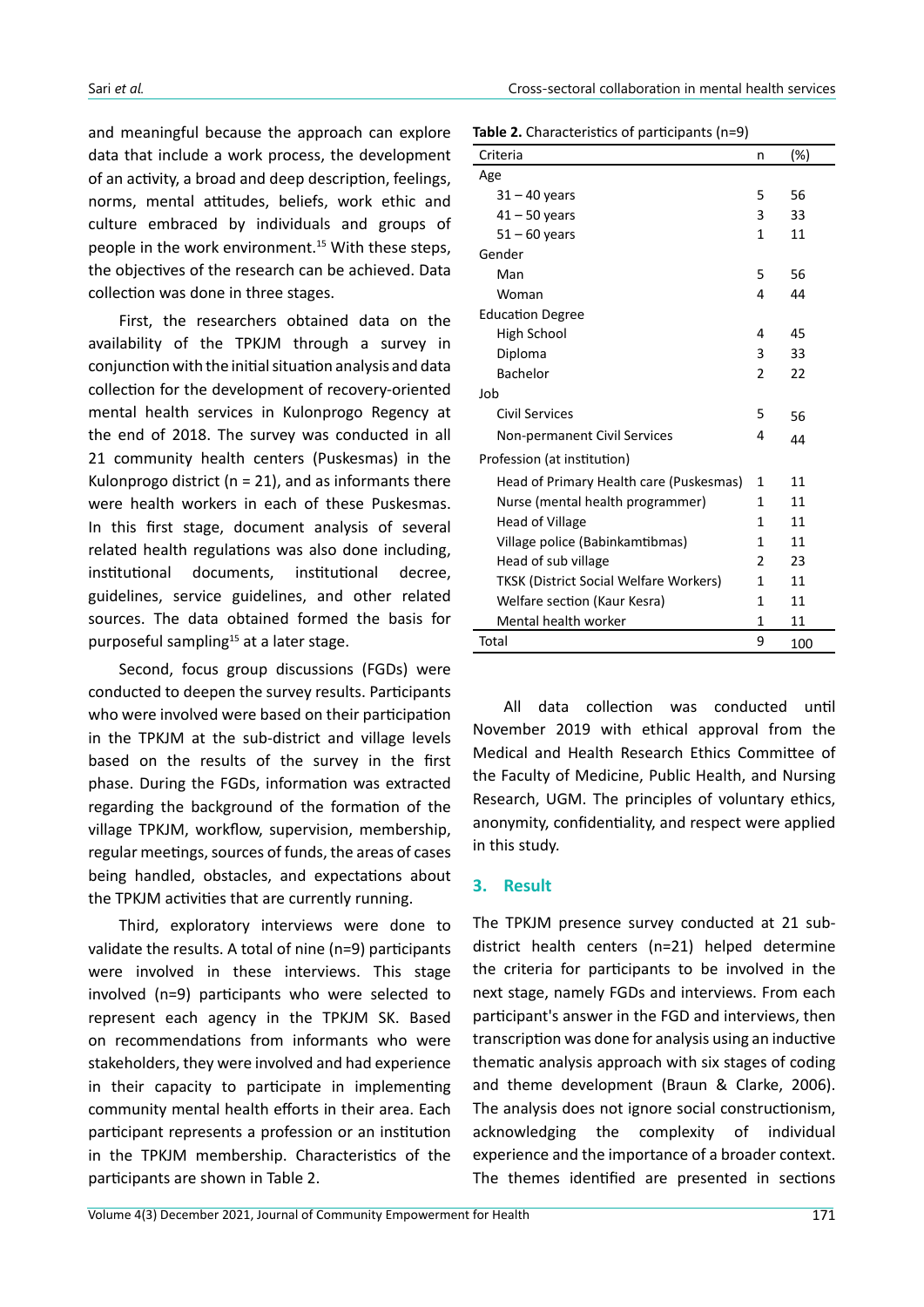according to the research question. The following is a description of the findings from the survey results and interviews that have been conducted.

#### *3.1 Other sources of support do not accompany the availability of the TPKJM*

In all Puskesmas working areas, in all sub-districts in Kulonprogo district (100%) a sub-district level TPKJM has been established. However, of this number, there were two TPKJMs (10%) that had not yet received a Kecamatan TPKJM SK's decree which is important as a legal force that gives authority to the members involved in their duties. The availability of data and an overview of TPKJM activities are shown in Table 3.

Table 3 shows that almost all of the sub-district TPKJM (95%) had regular meetings in the past year. Matters that are often discussed in routine meetings are related to referral difficulties, both new and old cases (90%), new case findings (86%), and the need for support from other sectors (76%). In conducting each of its activities, the TPKJM received funding that is allocated from BOK fund, village funds, and from Puskesmas funds. When viewed from the urgency of discussion in meetings, the frequency of meetings is considered insufficient. This gap is due to the lack of attention from supporting resources, such as financing and prioritizing of mental health service activities.

> *This February has not [regular meeting]. BOK has not yet come down, so we cannot hold a meeting yet. Because the program's spirit is not "in" [not main / priority], it is different from stunting, malnutrition, and pregnant women. The soul is only such a number program so that the funds are small.(Mental health programmer)*

The data above show that almost all TPKJM subdistricts, totaling 19 out of 21 existing sub-districts (90%), are involved in handling emergency cases. These data are also supported by a statement from one of the TPKJM members as follows:

> *So far, what the TPKJM has been doing is still handling severe mental disorders that already exist. There is no or maybe rarely in the*

**Table 3.** Survey of Community Health Centers in Kulonprogo District (n=21)

| -פ-י<br>                                     |              |      |
|----------------------------------------------|--------------|------|
| <b>Availability and Activities TPKJM</b>     | n            | %    |
| Availability TPKJM at sub District           |              |      |
| Yes                                          | 21           | 100% |
| No                                           |              |      |
| Legitimacy of TPKJM Sub district             |              |      |
| Yes                                          | 19           | 90%  |
| No                                           | 2            | 10%  |
| Regular meeting per year                     |              |      |
| Yes                                          | 20           | 95%  |
| No                                           | $\mathbf{1}$ | 5%   |
| Number of meeting per year                   |              |      |
| None                                         | $\mathbf{1}$ | 5%   |
| once                                         | 11           | 52%  |
| twice                                        | 9            | 43%  |
| Topic of meeting                             |              |      |
| <b>New Cases</b>                             | 18           | 86%  |
| Difficulty in referencing new / old<br>cases | 19           | 90%  |
| The need for support from other<br>sectors   | 16           | 76%  |
| Other                                        | 3            | 14%  |
| Source of fund                               |              |      |
| <b>BOK</b>                                   | 19           | 90%  |
| Village fund                                 | $\mathbf{1}$ | 5%   |
| <b>PKM Fund</b>                              | $\mathbf{1}$ | 5%   |
| Handled severe cases                         |              |      |
| Yes                                          | 19           | 90%  |
| No                                           | 2            | 10%  |
| Availability TPKJM at Village                |              |      |
| Yes                                          | 4            | 19%  |
| No                                           | 17           | 81%  |
| Availability DSSJ (Desa Siaga Sehat Jiwa)    |              |      |
| Yes                                          | 2            | 10%  |
| No                                           | 19           | 90%  |
| Total                                        | 21           | 100% |

TPKJM: Tim Pembina, Pengarah, dan Pelaksana Kesehatan Jiwa Masyarakat

#### *handling of other new mental health problems. (Mental health programmer)*

Of the 19 existing sub-district TPKJMs, 4 of them have established village TPKJMs and 2 (two) other sub-district TPKJMs also have Alert Healthy Mental Villages (DSSJ), which assist sub-district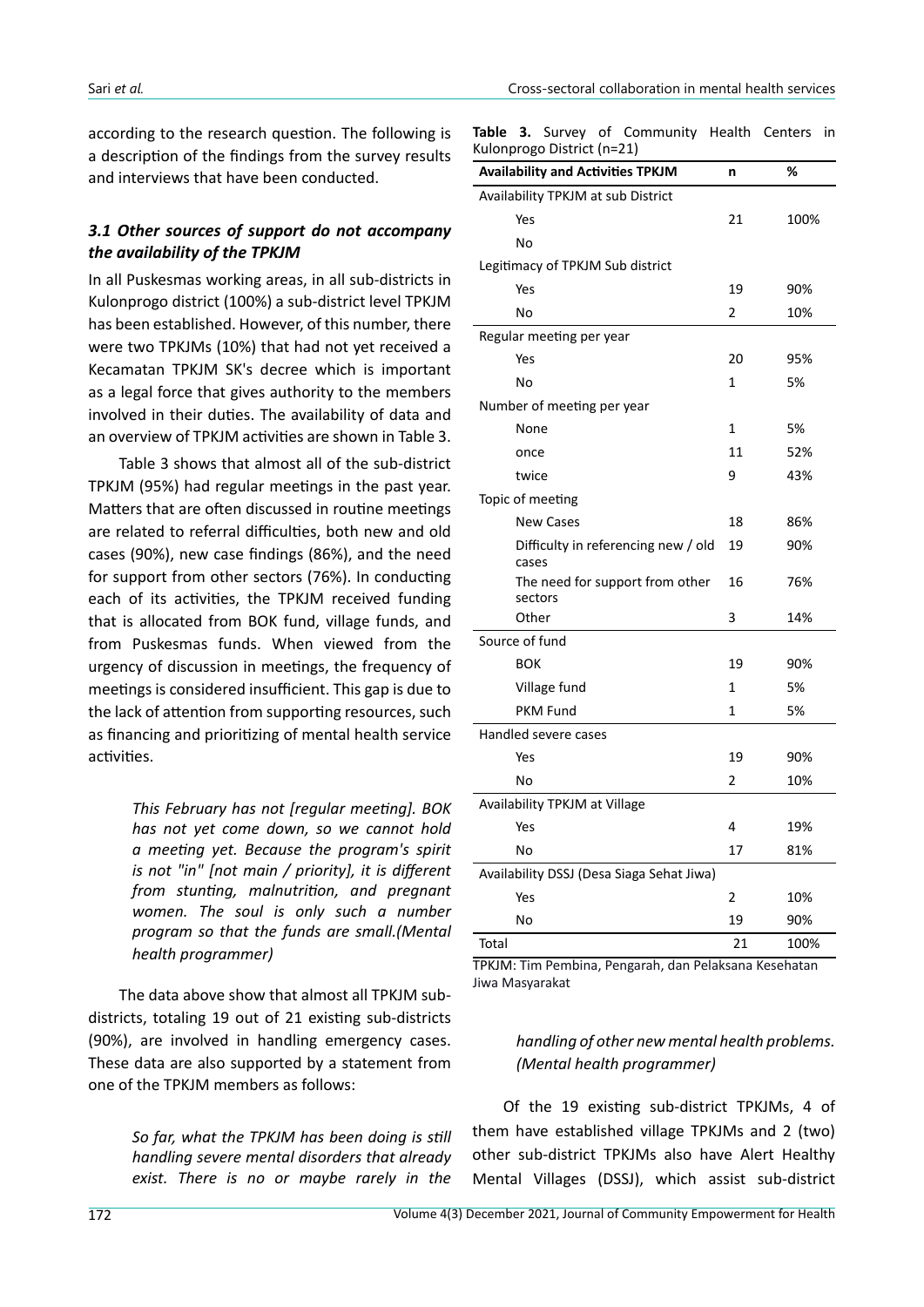TPKJM activities. With this condition, a mental health implementation team involves cross-sectoral support at the sub-district to village level, providing an easy reach of services in helping and handling cases of mental disorders in the community. In this case, what is handled are the troubling emergency cases.

## *3.2 Availability of TPKJM at village*

The willingness of stakeholders to form TPKJM down to the village level and play a role in conducting its activities needs to be appreciated. The initiative for the TPKJM at the village level originated from the community's complaints regarding ODGJ (People with Soul Disorders) in their environment, who caused unrest.

> *Because around the S \*\* area, there are many cases of mental disorder that most disturbs the environment. In terms of handling the patient's right and left, they do not know what method, the right way, and the procedures. The TPKJM team continues to be formed (Village police)*

Judging from the administrative and coordination structure, the village TPKJM is indeed under the sub-district TPKJM. However, in implementing its programs and activities, it is necessary to have rules as guidelines. Based on the results of the situation analysis survey that the researchers conducted before, all village TPKJM in Kulonprogo already have supporting regulations from the village TPKJM decree, which is guided by the sub-district TPKJM decree.

The village head chairs the village TPKJM, and the membership consists of village officials, community and religious leaders, and several representatives from related institutions. Some of the institutions involved include Puskesmas, social institutions such as the TKSK / KPKD, and security forces such as Babinsa and Babinkamtibmnas. Therefore, the availability of TPKJM at the village level becomes a necessity when the sub-district TPKJM is still unable to directly address cases in the community due to the difficulty of tiered coordination with

the administrative institutions under it, namely the village.

#### *3.3 TPKJM needed in the handling of cases of severe mental disorders in the community*

The survey found that 19 TPKJM sub-districts (90%) were involved in handling emergency cases, because there are often cases of severe mental disorders that go berserk or aggressively cause disturbances in the community, so that direct involvement from competent parties is needed. Participants said that there was no involvement of the TPKJM in cases or management of other mental disorders.

> *So far, it has not reached that direction (handling of other cases); indeed, the involvement of the TPKJM is only in the handling of severe ODGJ cases, it has not yet reached (handling other issues), yes Insyaallah in the future. (mental health programmer)*

In handling emergency cases, the TPKJM team must coordinate with each other among the village government, mental health workers, programmers at Puskesmas, and Babinsa, and also Babinkamtibmas. The findings of emergency cases by health workers, for example, are reported to the head of the local neighborhood in village and then reported to their Puskesmas and the police for handling assistance. Coordination with the TKSK or KPKD (Regional Poverty Prevention worker) is also needed to assist with administrative requirements, especially for patients without identity and health insurance or KIS.

> *If something happens, the health worker of souls will report to the dukuh, the dukuh to the People's Welfare, the Lurah, and then work with the Puskesmas. Same with the police (also) usually.*

> *Those who already have KIS are easy. We do not need to walk around here and there. However, all this time, we have taken care of our health insurance together with our friends from the KPKD [Regional Poverty Prevention workers]. (Mental health worker)*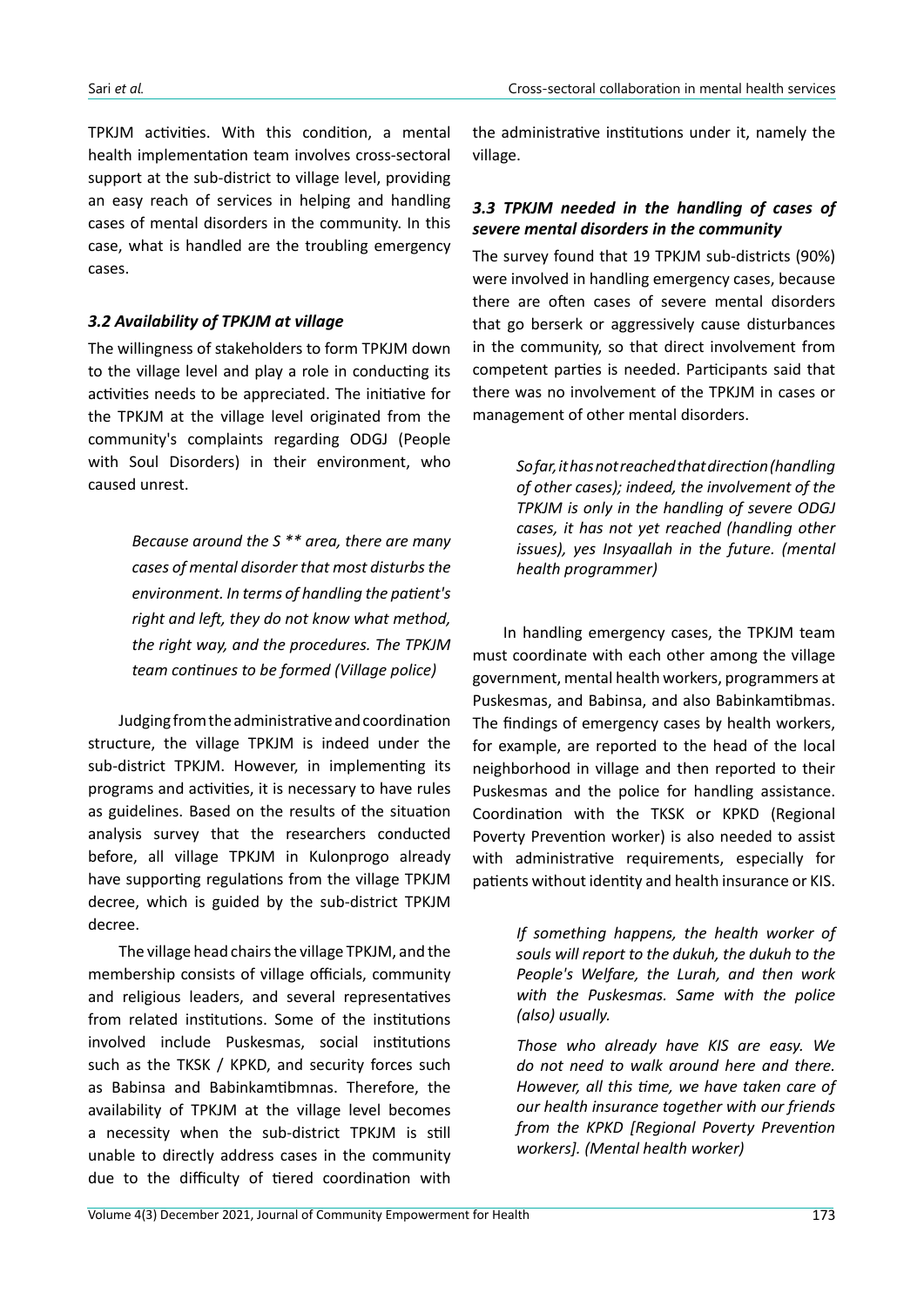Even though the implementation is still limited to handling emergency cases, TPKJM members hope to be involved in handling other cases. Participants expressed their desire to be involved in comprehensive services to rehabilitative efforts in the community. This can be seen as an opportunity in the development of community mental health services.

> *Suppose the TPKJM is comprehensive, in my opinion. So, it is not only (cases) of schizophrenia, depression, but also community empowerment to join ODGJ. Not only (severe cases, referred to, but yes, that was, like the 10 (ten) houses around ODGJ lives, also motivated the community to be involved in helping people affected by mental disorders. Then to RBM [Community Based Rehabilitation] and ODGJ can be independent. My dream like that. (mental health programmer)*

## *3.4 Cross-sector membership makes each contribution*

Many TPKJM members need a clear division of roles according to their respective professions' competence and authority. Even though they already have a decree of TPKJM, both at the sub-district and village level, the division of roles according to conditions in the field has not been explained in detail. Therefore, the author tried to explore the roles and involvement of each in the FGD and interviews. Role identification was not only during case handling but also during the functioning of the TPKJM. From the results of the exploratory evaluation, the writer then divided them into 5 (five) groups of the themes of the roles and holders of their roles according to the areas they are handling, as shown in Table 4

In determining regulations and planning, the role of the government/village officials is the main governing body. Following their authority and competence, government officials can conduct program planning, budgeting, and inventory of patient administration completeness, which are very much needed in mental health services and for the smooth running of the TPKJM activities itself. This official supervision is also inseparable from the pamong's position as supervisors in the TPKJM membership.

The role of community clinical services by the TPKJM had become a significant role by the background of the formation of the TPKJM. Referring to their authority and competence, formal or trained health workers have a more significant responsibility. This role emphasizes the ability to identify cases of mental disorders, early detection, clinical management, referral bureaucracy, and case reporting. In a non-clinical context, in general, this role is the responsibility of the TPKJM members.

The role of psychoeducation is needed to approach and understand families and communities to support every TPKJM effort in handling mental disorders. Meanwhile, the stigma of family and society towards ODGJ is perceived as an obstacle in handling cases, as revealed by the following participants.

> *Well, the hamlet himself was overwhelmed by that. In the sense of giving advice, doing things with good intentions, but from the family side, there is no response.*

> *Because, frankly, what often happens is that people around them find that people like that are less concerned, less educated, and are just left alone. And maybe (needed) understanding also to the ODGJ family. (Social worker).*

This role emphasizes the mental health literacy skills of related actors to provide proper understanding to families and the general public. The involvement of religious and community leaders is needed because a public figure is generally obeyed by the community.

The role in securing emergency cases requires the involvement of security forces, such as Babinsa and Babinkamtibmas. One of the reasons for this is how the public's perceptions of the security forces' presence can make them more or less obedient. Apart from helping to alleviate the chaotic conditions caused by a rampaging ODGJ, the security forces also assisted in escorting referrals to hospitals.

> *Sometimes ODGJ even sees babinsa or bhabinkamtibmas when mentally down. They do not dare to go berserk anymore.*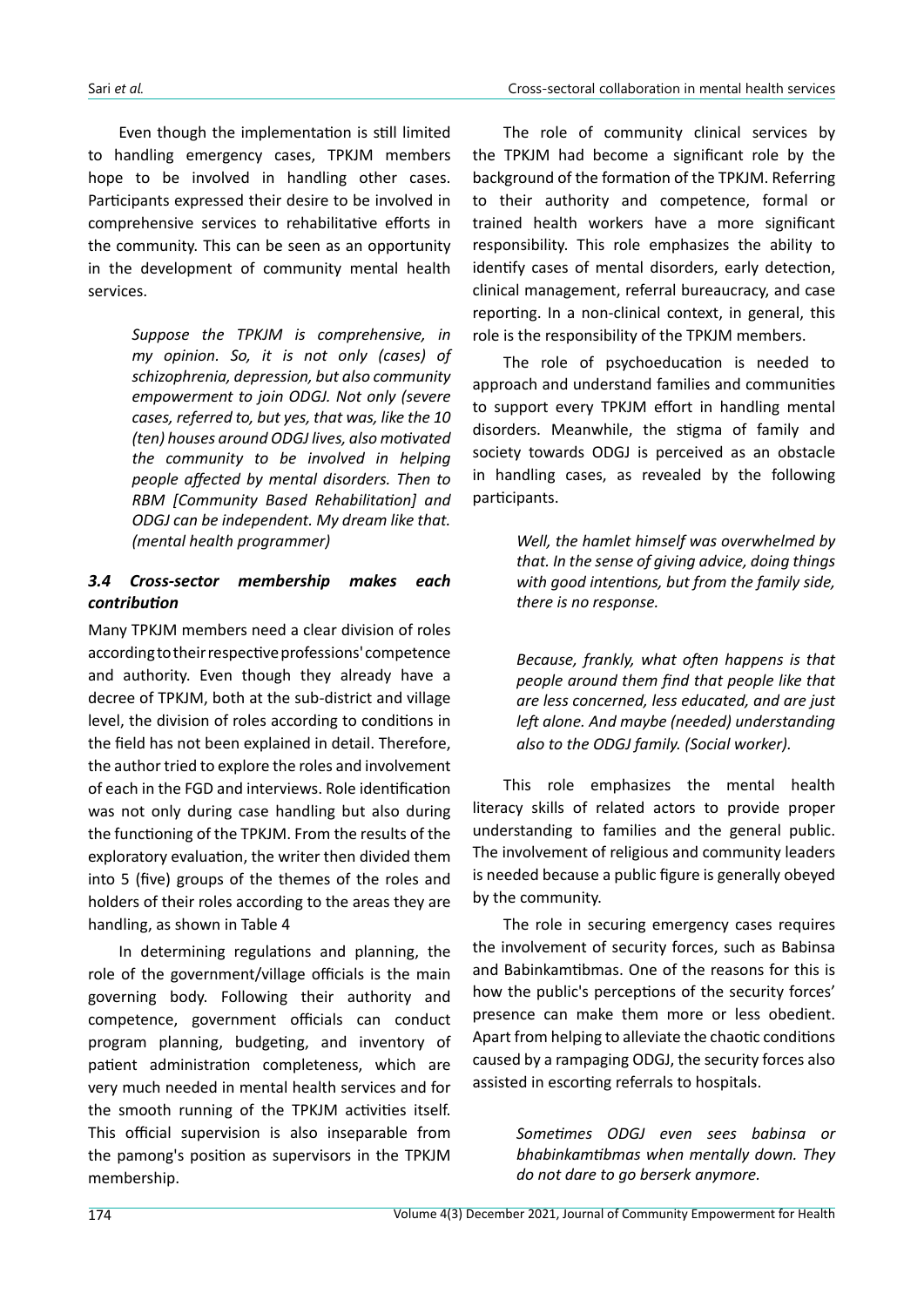| No | <b>Role Theme</b>                   | <b>Role Description</b>                                                                                                                                                   | <b>Role Holder</b>                                                                            |
|----|-------------------------------------|---------------------------------------------------------------------------------------------------------------------------------------------------------------------------|-----------------------------------------------------------------------------------------------|
| 1  | Setting regulations and<br>planning | Carry out program planning and budgeting to inventory<br>the completeness of patient administration as residents<br>who will affect operations and handling costs.        | Headman, welfare section,<br>carik, and other village<br>officials.                           |
|    | Community clinical<br>services      | Identify problems/cases of mental disorders faced by<br>early detection, clinical handling, referral bureaucracy,<br>to recording case reports.                           | Mental health worker,<br>nurse, or another health<br>professional.                            |
| 3  | Psychoeducation                     | Conducting approaches/advocacy to patients, families,<br>and communities through persuasive action and<br>psychoeducation.                                                | Neighborhood/citizen<br>association, Hamlet, Dukuh,<br>religious leader, women<br>association |
| 4  | Handling of emergency<br>cases      | To anticipate security, escort, and safeguard against the<br>possibility of security disturbances in the work area due<br>to the problem of the mental disorder case.     | Security from village army<br>and police called Babinsa<br>and Babinkamtibmas                 |
| 5  | Administrative advocacy             | Assisting in the administration and the person in charge<br>of filing the patient to making a domicile letter for<br>patients without complete identity/health insurance. | TKSK/KPKD                                                                                     |

**Table 4.** Findings of the theme of roles and stakeholders of TPKJM

*Now it is a coincidence that from babinsa or bhabinkamtibmas, that is an obligation. Babinkamtibmas maintains order in the community, while sometimes ODGJ gets mad in society. They may go berserk when people cannot resist their emotions, and people react, sometimes some beat ODGJ. So, we need babinsa or bhabinkamtibmas to put things in order like that. If anyone is anarchist or something…., (Village police)*

The role of administrative advocacy, such as handling a domicile letter by TKSK, is needed for ODGJ. They do not have complete identities so that they can access local mental health services. In addition, administrative advocacy is also needed to assist ODGJ who do not have regional health insurance so that they get an allocation from social health insurance. Such assistance helps ODGJ, especially ODGJ with low social, economic status (SES), in financing access to mental health services.

> *TKSK is our spearhead. A place where we complain and where we share. If ODGJ does not have an identity (KTP), I ask TKSK to make a domicile certificate.*

> *Because we do not have health insurance, in the Progo Kulon, there is a Progo Kulon APBD. We will enter it. Who knows when the proposal has entered the baseline. If it has entered the database, we bring a photocopy of the card, the written ID card, the person*

*concerned, we bring it to Jamkesda there is a recommendation to print the card we take to BPJS. We usually make the identification of these documents before they are brought to Grhasia. But if there is no check at Jamkesda, we will try to go to Jamkesos by TKSK…(TKSK-Social worker)* 

Based on the various roles that each TPKJM member has, it is clear that multi-sector involvement provides much convenience in mental health services in the community. Therefore, coherent coordination and collaboration are required. Unfortunately, participants in this study identified the lack of coordination between sectors that have occurred so far, which has become an obstacle in service delivery.

> *coordination….. probably less coherent coordination, from the village, district, or from the clinic (Puskesmas)…..*

The following illustrates an outline of cross-sectoral involvement in case handling in Figure 1.

#### **4. Discussion**

This article is a preliminary study to explore the field potential in the development of recovery-oriented mental health services in Kulonprogo district. The availability of the TPKJM in all sub-districts, even to the village level in several areas, is an opportunity and a challenge in bridging the gap in treating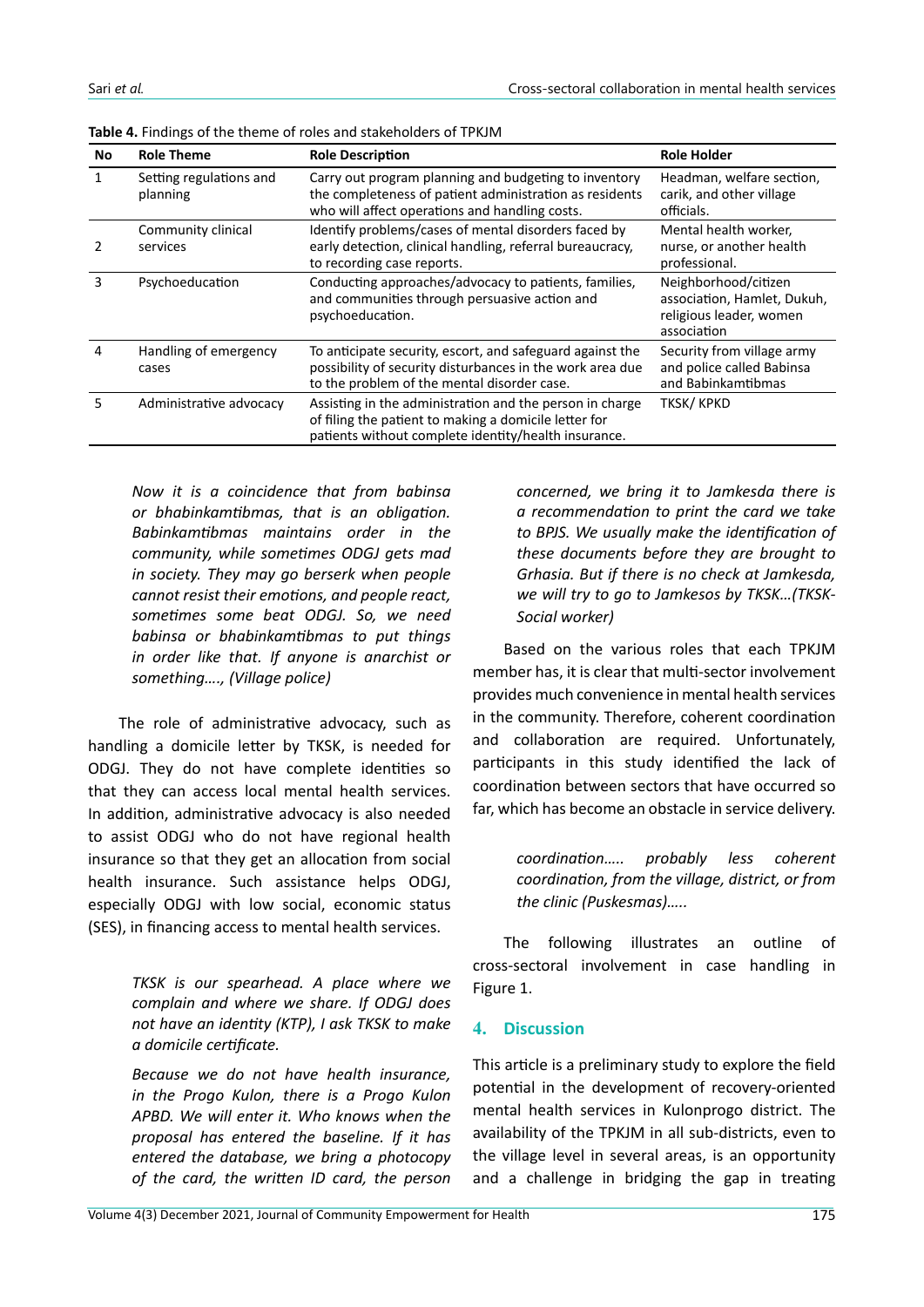

Figure 1. Flow of Roles and Handling of Emergency Cases by TPKJM



mental disorders in the community. This is done in collaboration in handling emergency cases, assisting access to health services, and advocating for financing. Community involvement in strengthening the mental health system has become the primary key supported by the reviewed evidence.<sup>15,16</sup>

Some low- and middle-income countries run community-based services, and the impact is recognized to support accessible care for people with mental illness (ODGJ) with low socioeconomic conditions.<sup>17</sup> High maintenance costs, inadequate transportation infrastructure, and a lack of economic resources to access transportation necessitate community-based services.18,19 In this model, the leading institutions, namely the local health office and hospitals in the region, are responsible for

strengthening human resources capable of reaching remote locations,<sup>20</sup> improving supporting facilities and infrastructure, and encouraging communities and institutions' contribution across sectors.

The increased desire and awareness to be involved in mental health services among all components is the main point that needs to be criticized considering that there is no clarity on the role and flow of handling as a regulation. Previous studies found challenges in reaching agreement among cross-sector teams, including concerns about involving non-professional trained health workers in mental health services.<sup>21,22</sup> Clarity and sharing of understanding among service providers regarding the purpose of involvement helps the success of community mental health services.<sup>23</sup> These findings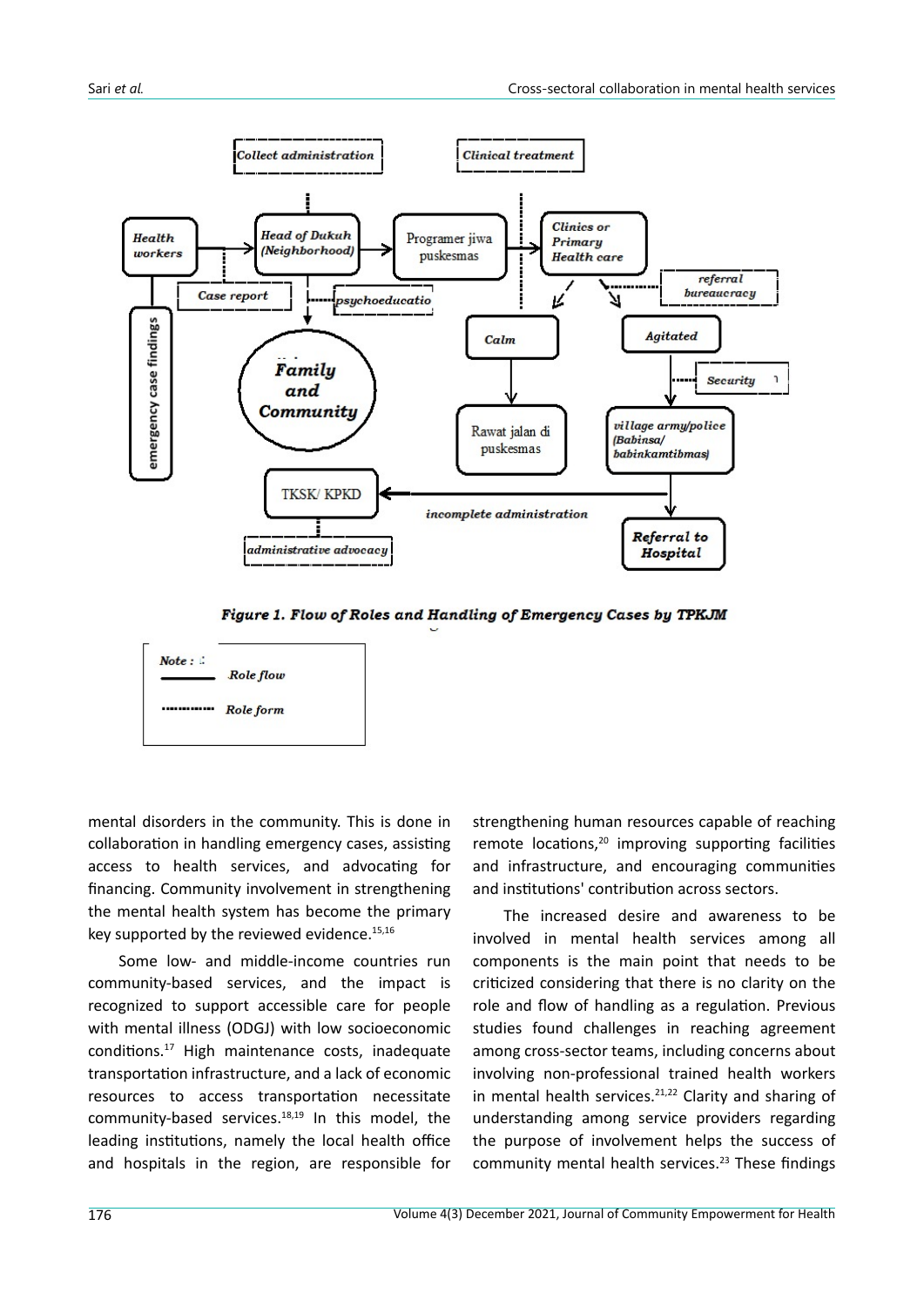indicate the need to clarify this gap at this point in time. Until now, the implementation of cross-sectoral teamwork has tended to focus on willingness of time and volunteering, rather than as a professional and institutional responsibility to be active and genuinely engaged in activities. This study identifies the need to consider a more holistic regulation that includes the roles and flows of institutional and environmental efforts, and individual engagement to achieve optimal levels of engagement.

Another interesting finding is that the involvement of the TPKJM in the care of ODGJ is not only a professional responsibility but also part of the wider community effort, including community leaders, local government, police, and neighbors. The formation of mental health care in which local community members are trained in providing primary mental health care is viewed positively to meet ODGJ and caregivers' needs and to increase empowerment in the community. This approach is in line with previous studies related to the involvement of ordinary people in supporting service inclusiveness.5,24,25 This identification proves that the collective culture that characterizes the Indonesian context has the potential to overcome failures in community engagement.<sup>26,27</sup>

Although the potential benefits of having the TPKJM have been recognized, implementation in the field is still limited, and obstacles have been found. In this study, negative attitudes towards mental health providers were identified as a barrier to developing community-based mental health services through the TPKJM. At the health care system level, a lack of priority for mental health was identified, with inequitable access to mental health facilities, and a complicated bureaucracy for accessing services. At the service provider level, a lack of commitment and capability to provide services was also identified. At the community level, identified stigma and discrimination still hinder involvement in supporting services. Therefore, a more substantial commitment, both from human resources, regulations, and other supporting resources, is needed to support each TPKJM activity. Various studies identify the need to increase community involvement in mental health services. It is essential to increase mental health awareness among policy

makers, improve coordination between government agencies, and support leadership at higher levels. (Irmansyah, 2020). Likewise, there needs to be further consideration of the existence of stigma and discrimination toward ODGJ in the community and among service providers.<sup>28-30</sup>

# **5. Conclusions**

The optimal role and performance of the TPKJM in all regions, down to sub-districts and even villages, will need more substantial support from human resources, funding, and regulations from local authorities. Community mental health efforts through optimizing the performance of the TPKJM require guidelines that provide a reference and clarity for the workflow of each team member. With the support of regulations and standard operating procedures, this approach will encourage cross-sectoral involvement, increase community awareness and participation, and engage the government officials' responsibility down to the village level.

## **Acknowledgement**

The author would like to express his gratitude to the Faculty of Psychology, Universitas Gadjah Mada through the internship program so that the author can compile this article's writing, along with the support of facilities and access to existing literature.

#### **Conflict of interests**

The author discloses the following receipt of financial support for research, authorship, and publication of this article from a collaborative research project to strengthen the mental health system in Indonesia in collaboration with the Faculty of Psychology, the Faculty of Medicine, Public Health and Nursing UGM and Harvard Medical School, and the Kulonprogo District Health Office.

#### **References**

1. Brooks H, James K, Irmansyah I, Keliat BA, Utomo B, Rose D, et al*.* Exploring the potential of civic engagement to strengthen mental health systems in Indonesia (IGNITE): a study protocol. Int J Ment Health Syst. 2018;12:49.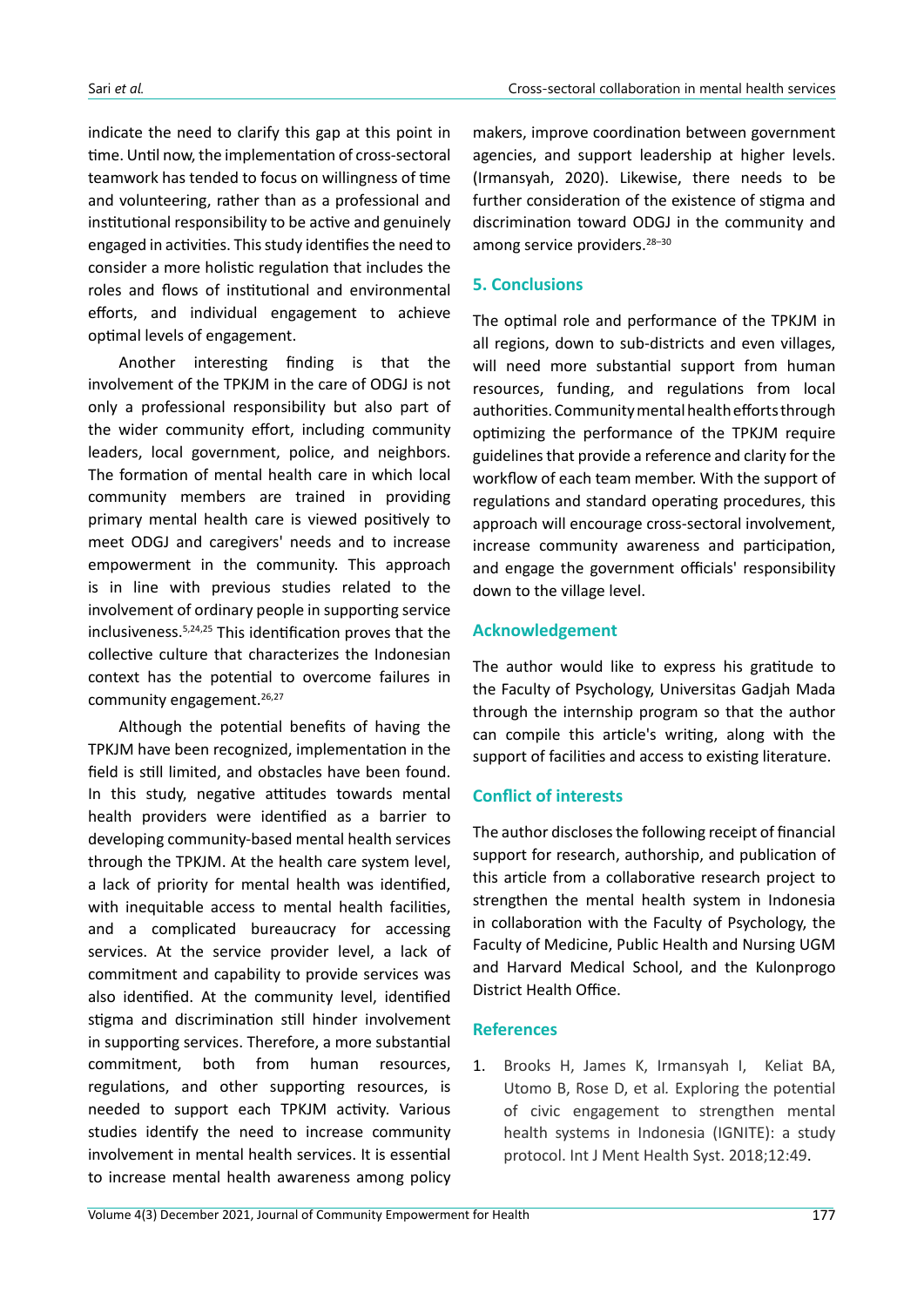- 2. WHO. Comprehensive mental health action plan 2013-2020 [Internet]. Eastern Mediterranean Health Journal. Geneva: World Health Organization; 2013. Available from: http://apps. who.int/gb/ebwha/pdf\_files/WHA66/A66\_R8 en.pdf.
- 3. Bouras N, Ikkos G, Craig T. From community to meta-community mental health care. Int J Environ Res Public Health. 2018;15(4):806.
- 4. World Health Organization. Global Health Observatory (GHO): Mental health workers Data by country [Internet]. GHO. 2018 [cited 2019 Sep 9]. Available from: https://apps.who.int/ gho/data/view.main.HWF11v
- 5. Patel V, Maj M, Flisher AJ, De Silva MJ, Koschorke M, Prince M; WPA Zonal and Member Society Representatives. Reducing the treatment gap for mental disorders: a WPA survey. World Psychiatry. 2010 Oct;9(3):169-76.
- 6. Depkes RI. Kepmenkes No. 220/MENKES/SK/ III/2002 Tentang Pedoman Umum Tim Pembina, Tim Pengarah, Tim Pelaksana Kesehatan Jiwa Masyarakat ( TP KJM ). Jakarta: Depkes RI; 2002.
- 7. Kemenkes RI. KMK No. 1529/Menkes/SK/X/2010 tentang Pedoman Umum Pengembangan Desa Dan Kelurahan Siaga Aktif. Jakarta: Kemenkes RI; 2010.
- 8. Depkes RI. Kepmenkes No. 406/Menkes/SK/ VI/2009 Tentang Pedoman Pelayanan Kesehatan JIwa Komunitas. Jakarta: Depkes RI; 2009.
- 9. Esem O. Perlindungan Hak Atas Pelayanan Kesehatan Bagi Orang Dengan Gangguan Jiwa Di Daerah Istimewa Yogyakarta Berdasarkan Undang Undang Nomor 18 Tahun 2014 Tentang Kesehatan Jiwa. Chmk Heal J. 2019;3.
- 10. Sunarno I. Model Pemberdayaan Masyarakat Dalam Pembebasan Pasung Menurut Perspektif Budaya Jawa. J Keperawatan Terap. 2018;4, NO. 1,(Maret 2018):27–43.
- 11. Tyas TH, Faturochman TH, Tyas W, M Minza. Pasung sebagai isu kesehatan jiwa di Indonesia dalam Psikologi untuk kesejahteraan masyarakat. Yogyakarta: Pustaka Pelajar; 2012. 186–211 p.
- 12. Wahyudi A, Fibriana A. Faktor resiko terjadinya shizofrenia (studi kasus di wilayah kerja

Puskesmas Pati II). Public Heal Perspect J. 2016;1.

- 13. Yanasari P. Implementassi Peraturan Gubernur DIY No. 81 tahun 2014 Tentang Pembebasan Pasung Bagi ODGJ. Yogyakarta: Thesis : Tidak dipublikasikan; 2017.
- 14. Kemenkes RI. Pedoman umum program indonesia sehat dengan pendekatan Keluarga. Jakarta: Kemenkes RI; 2016.
- 15. Brett J, Staniszewska S, Mockford C, Herron-Marx S, Hughes J, Tysall C, et al. Mapping the impact of patient and public involvement on health and social care research: A systematic review. Heal Expect. 2014;17(5):637–50.
- 16. Luszczynska A, Benight CC, Cieslak R. Self-efficacy and health-related outcomes of collective trauma: A systematic review. *European Psychologist. 2009; 14*(1):51–62.
- 17. Kohrt BA, Asher L, Bhardwaj A, Fazel M, Jordans MJD, Mutamba BB, Nadkarni A, Pedersen GA, Singla DR, Patel V. The role of communities in mental health care in low- and middle-income countries: A meta-review of components and competencies. Int J Environ Res Public Health. 2018; 16;15(6):1279.
- 18. Singla DR, Kohrt BA, Murray LK, Anand A, Chorpita BF, Patel V. Psychological treatments for the world: Lessons from low- and middleincome countries. Annu Rev Clin Psychol. 2017;13(1):149–81.
- 19. Mutamba BB, Van Ginneken N, Smith Paintain L, Wandiembe S, Schellenberg D. Roles and effectiveness of lay community health workers in the prevention of mental, neurological and substance use disorders in low and middle income countries: A systematic review. BMC Health Serv Res. 2013;13(1).
- 20. Patel V. The future of psychiatry in low-and middle-income countries. Psychological Medicine. 2009.
- 21. Marastuti A, Subandi MA, Retnowati S, Marchira CR, Yuen CM, Good BJ, et al. Development and Evaluation of a Mental Health Training Program for Community Health Workers in Indonesia. Community Ment Health J. 2020;(0123456789).
- 22. Mendenhall E, De Silva MJ, Hanlon C, Petersen